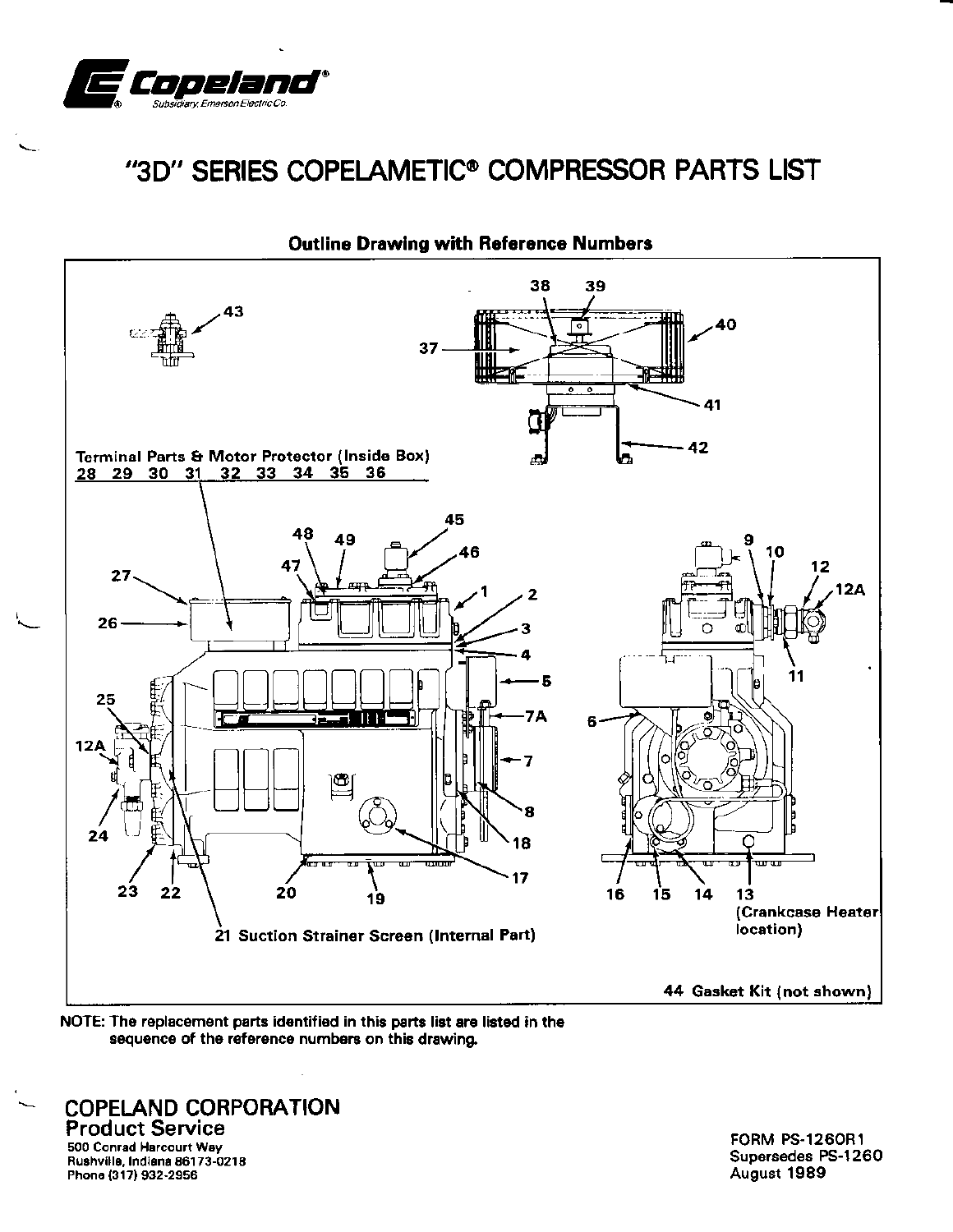|             | <b>Field Replacement Parts</b>                                                                                                                                                                                                   |                                                          |                                                                                                   |  |  |  |
|-------------|----------------------------------------------------------------------------------------------------------------------------------------------------------------------------------------------------------------------------------|----------------------------------------------------------|---------------------------------------------------------------------------------------------------|--|--|--|
| Ref.<br>No. | <b>Part Description</b>                                                                                                                                                                                                          | <b>Part Number</b>                                       | <b>Model Series</b>                                                                               |  |  |  |
| 1           | <b>Cylinder Head</b><br><b>Cylinder Head</b>                                                                                                                                                                                     | 002-0195-01<br>002-0223-00                               | All standard models<br>All Moduload models                                                        |  |  |  |
| 2           | Gasket-Cylinder Head to Valve Plate                                                                                                                                                                                              | 020-0730-00                                              | All                                                                                               |  |  |  |
| 3           | Valve Plate Kit<br>(* Third digit in model will be letter.)                                                                                                                                                                      | 998-1661-11                                              | All 3D*1 & 3D*2 models                                                                            |  |  |  |
|             | Valve Plate Kit                                                                                                                                                                                                                  | 998-1661-11                                              | 3DA3 - 7 1/2 HP, 3DB3 & 3DB4 - 10 HP,<br>3DS3 - 15 HP                                             |  |  |  |
|             | Valve Plate Kit                                                                                                                                                                                                                  | 998-1661-12                                              | 3DA3 - 6 HP.<br>3DB3, 3DF3, 3DS3 & 3DS4 - 7 1/2 HP,<br>3DF3 & 3DF4 - 9 HP,<br>3DS3 & 3DS4 - 10 HP |  |  |  |
|             | Valve Plate Kit                                                                                                                                                                                                                  | 998-1661-13                                              | 3DE3 - 7 1/2 HP                                                                                   |  |  |  |
|             | Valve Plate Kit                                                                                                                                                                                                                  | 998-1661-14                                              | 3DH3 - 6 HP & 3DJ3 - 7 1/2 HP                                                                     |  |  |  |
|             | Valve Plate Kit                                                                                                                                                                                                                  | 998-1661-15                                              | 3DP3 - 7 1/2 HP & 3DP3 - 10 HP                                                                    |  |  |  |
|             | Valve Plate Kit                                                                                                                                                                                                                  | 998-1661-16                                              | 3DK3 & 3DT3 - 7 1/2 HP,<br>3DK3 - 9 HP,<br>3DT3 - 10 & 15 HP                                      |  |  |  |
|             | Valve Plate Kit                                                                                                                                                                                                                  | 998-1661-17                                              | 3DG3 - 9 HP & 3DR3 - 10 HP                                                                        |  |  |  |
|             | Valve Plate Kit                                                                                                                                                                                                                  | 998-1661-24                                              | 3DE3 - 5 HP                                                                                       |  |  |  |
|             | (Valve plate kits include valve plate assembly, suction ring valve, and all necessary gaskets.)                                                                                                                                  |                                                          |                                                                                                   |  |  |  |
| 4           | Gasket-Valve Plate to Body<br>Gasket-Valve Plate to Body<br>Gasket-Valve Plate to Body<br>Gasket-Valve Plate to Body                                                                                                             | 020-0729-04<br>020-0729-00<br>020-0729-02<br>020-0729-06 | 3DA, 3DE & 3DH<br>3DB, 3DJ & 3DP<br>3DF, 3DG & 3DK<br>3DS, 3DR & 3DT                              |  |  |  |
| 5.          | Sentronic Oil Pressure Control<br>(Kit includes Sentronic oil pressure control, screws to mount control, oil pressure sensor, and sensor gaskets.<br>Control mounting brackets are supplied on service replacement compressors.) | 585-1036-00                                              | All                                                                                               |  |  |  |
|             | Sentronic and Oil Pump Retrofit Kit<br>(Kit includes Sentronic oil pressure control, Part Number 585-1036-00, and oil pump kit Part Number<br>998-0008-33.)                                                                      | 998-1036-00                                              | All                                                                                               |  |  |  |
|             | Sentronic Oil Pressure Control<br>(Control only, supplied with 41" cable as standard.)                                                                                                                                           | 998-0104-00                                              | All                                                                                               |  |  |  |
|             | Sentronic Sensor Kit<br>(Kit includes sensor and gaskets.)                                                                                                                                                                       | 998-0105-00                                              | All                                                                                               |  |  |  |
|             | Sentronic Extension Cable<br>(Cable is 85" long. Standard 41" cable, supplied with Sentronic control, plugs into extension cable providing<br>126" overall length.)                                                              | 029-0208-00                                              | All                                                                                               |  |  |  |
| 6           | Mounting Bracket-Oil Pressure Control                                                                                                                                                                                            | 998-0700-02                                              | All                                                                                               |  |  |  |
| 7           | Oil Pump Kit<br>(Kit includes oil pump, gaskets, adapters, and mounting bolts. Accommodates both Sentronic and capillary<br>tube type oil pressure controls.)                                                                    | 998-0008-33                                              | All                                                                                               |  |  |  |
|             | 7A Oil Pump Schrader Tee                                                                                                                                                                                                         | 510-0191-00                                              | Ali                                                                                               |  |  |  |
| 8           | Gasket-Oil Pump                                                                                                                                                                                                                  | 020-0732-00                                              | All                                                                                               |  |  |  |
| 9           | Gasket-Discharge Valve Mounting Adapter                                                                                                                                                                                          | 020-0012-09                                              | All                                                                                               |  |  |  |
| 10          | Discharge Rotalock Valve Mounting Adapter                                                                                                                                                                                        | 036-0062-00                                              | All                                                                                               |  |  |  |
| 11          | Gasket-Discharge Valve                                                                                                                                                                                                           | 020-0028-03                                              | All                                                                                               |  |  |  |

 $\overline{\mathbf{c}}$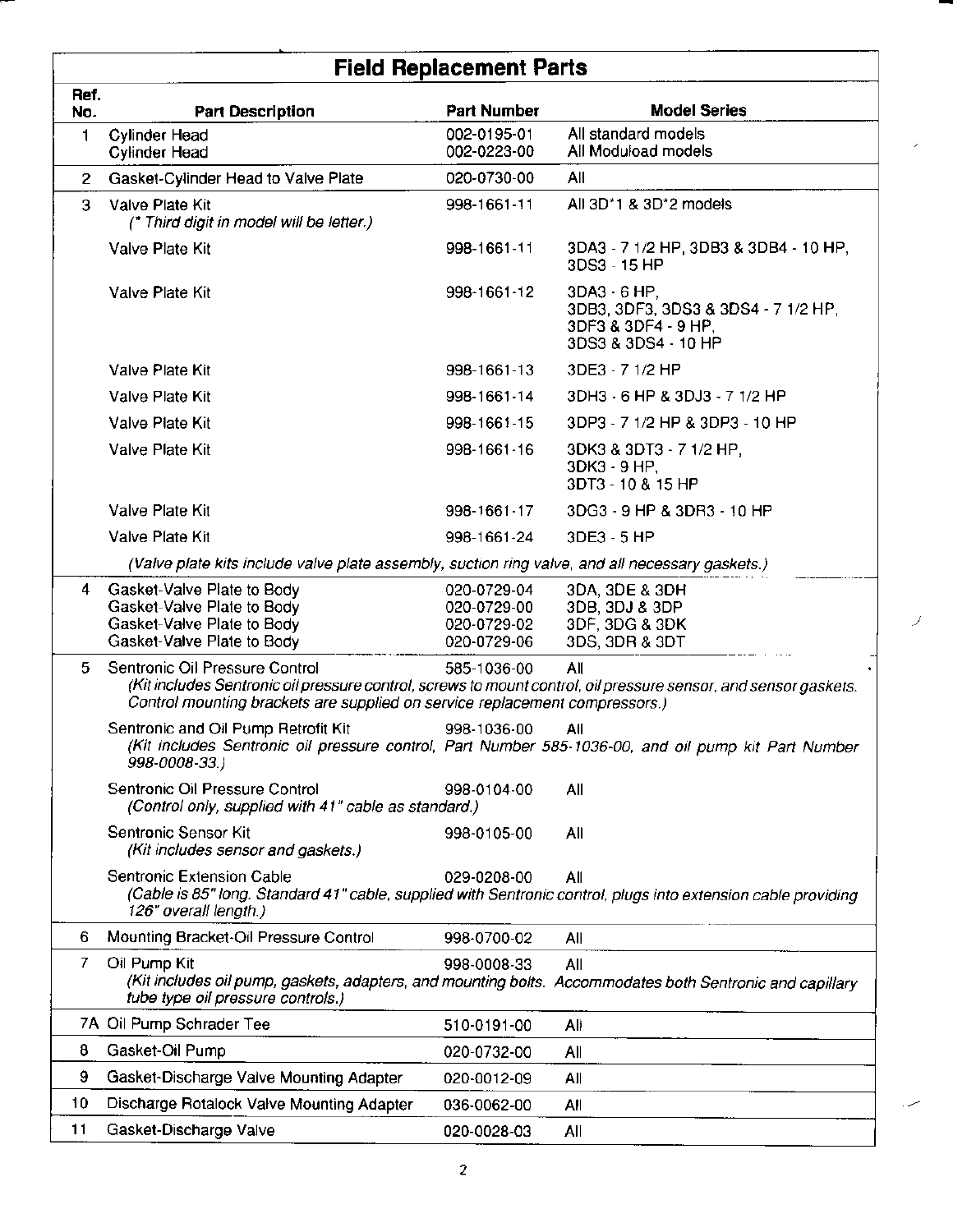# **Field Replacement Parts**

| Ref.<br>No. | <b>Part Description</b>                                                                                                                                                          | <b>Part Number</b>                                       | <b>Model Series</b>                                                                                                   |  |  |
|-------------|----------------------------------------------------------------------------------------------------------------------------------------------------------------------------------|----------------------------------------------------------|-----------------------------------------------------------------------------------------------------------------------|--|--|
| 12          | Discharge Valve-7/8" SWT Rotalock<br>Discharge Valve-1 1/8" SWT Rotalock<br>(Service valve kits include valve gasket.)                                                           | 998-0510-37<br>998-0510-02                               | All 5 HP<br>All 6, 7 1/2, 9, 10 & 15 HP                                                                               |  |  |
|             | 12A Complete Service Valve Kit                                                                                                                                                   | 998-5100-01                                              | All 5 HP                                                                                                              |  |  |
|             | Complete Service Valve Kit                                                                                                                                                       | 998-5100-02                                              | All 6, 7 1/2, 9 & 10 HP<br>(except 3DB2 & 4, 3DF2 & 4,<br>and 3DS2 & 4)                                               |  |  |
|             | Complete Service Valve Kit                                                                                                                                                       | 998-5100-03                                              | 3DB2 & 4, 3DF2 & 4, and 3DS2 & 4 -<br>7 1/2, 9 & 10 HP                                                                |  |  |
|             | 3D - 15 HP<br>998-5100-04<br>Complete Service Valve Kit<br>(Kits include suction and discharge service valve, gaskets, bolts, and Rotalock discharge valve mounting<br>adapter.) |                                                          |                                                                                                                       |  |  |
| 13          | Crankcase Heater (65 Watt)<br>Immersion Type<br>120 Volt<br>240 Volt<br>480 Volt<br>600 Volt                                                                                     | 518-0001-03<br>518-0001-02<br>518-0001-01<br>518-0001-00 | All                                                                                                                   |  |  |
|             | External Type (65 Watt) (Not shown-attaches to bottom plate)<br>120 Volt<br>240 Volt<br>480 Volt<br>600 Volt                                                                     | 518-0009-00<br>518-0009-01<br>518-0009-02<br>518-0009-03 |                                                                                                                       |  |  |
| 14          | Oil Screen (Behind plate)<br>Oil Screen (Extended oil sump)                                                                                                                      | 013-0067-00<br>013-0068-01                               | All (with flat bottom plate)<br>3DA8, 3DE8, 3DK8, 3DS8 & 3DT8<br>(extended oil sump models)                           |  |  |
| 15          | Gasket-Oil Screen Cover Plate                                                                                                                                                    | 020-0012-11                                              | All                                                                                                                   |  |  |
| 16          | Gasket-Oil Sight Glass ("O" ring)<br>Gasket-Oil Sight Cover Plate (Flat gasket)                                                                                                  | 020-0003-03<br>020-0678-00                               | All<br>All                                                                                                            |  |  |
| 17          | Sight Glass Kit<br>(Includes glass, gaskets, and mounting screws.)                                                                                                               | 998-0002-02                                              | All                                                                                                                   |  |  |
| 18          | <b>Gasket-Housing Cover</b>                                                                                                                                                      | 020-0749-00                                              | All                                                                                                                   |  |  |
| 19          | Bottom Plate (Standard flat plate)<br>Bottom Plate Kit (Extended oil sump)                                                                                                       | 003-0098-00<br>998-1320-00                               | All<br>3DA8, 3DB8, 3DE8, 3DK8, 3DS8 & 3DT8                                                                            |  |  |
| 20          | Gasket-Bottom Plate                                                                                                                                                              | 020-0681-02                                              | All                                                                                                                   |  |  |
| 21          | <b>Suction Strainer Screen</b>                                                                                                                                                   | 013-0011-00                                              | 3DB2, 3DB4, 3DF2, 3DF4, 3DR, 3DS1,<br>3DS2, 3DS3 & 3DS4 - 10 & 15 HP,<br>3DT - 10 & 15 HP                             |  |  |
|             | <b>Suction Strainer Screen</b>                                                                                                                                                   | 013-0078-00                                              | All 3DA, 3DB1, 3DB3, 3DE, 3DF1, 3DF3,<br>3DG, 3DH, 3DJ & 3DK - 7 1/2 HP,<br>3DS1 & 3DS3 - 7 1/2 HP,<br>3DT - 7 1/2 HP |  |  |
| 22          | <b>Stator Cover Gasket</b>                                                                                                                                                       | 020-0709-00                                              | All                                                                                                                   |  |  |

 $\mathsf 3$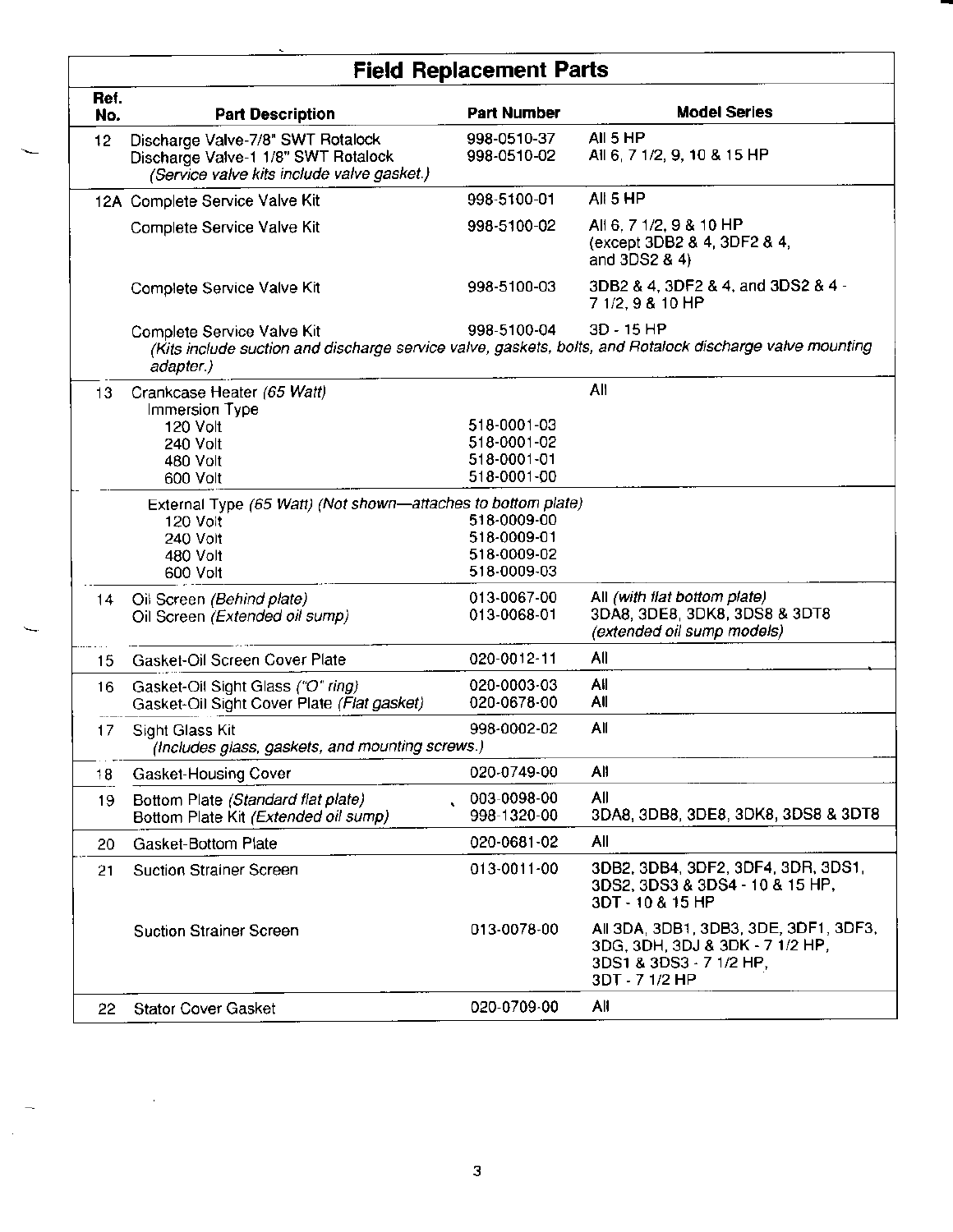|             | <b>Field Replacement Parts</b>                                                  |                            |                                                                                                                                                                                                                                                              |  |  |  |
|-------------|---------------------------------------------------------------------------------|----------------------------|--------------------------------------------------------------------------------------------------------------------------------------------------------------------------------------------------------------------------------------------------------------|--|--|--|
| Ref.<br>No. | <b>Part Description</b>                                                         | <b>Part Number</b>         | <b>Model Series</b>                                                                                                                                                                                                                                          |  |  |  |
| 23          | Stator Cover-Small (2-bolt service valve)                                       | 005-0649-00                | All 5 & 6 HP                                                                                                                                                                                                                                                 |  |  |  |
|             | Stator Cover-Large (2-bolt service valve)                                       | 005-0650-00                | 3DA1 & 3DA3 - 7 1/2 HP,<br>3DB1 & 3DB3 - 7 1/2 & 10 HP,<br>3DE3 & 3DE8 - 7 1/2 HP,<br>3DF1 & 3DF3 - 7 1/2 & 9 HP,<br>3DK3 & 3DK8 - 7 1/2 & 9 HP,<br>3DJ3 - 7 1/2 HP,<br>3DP3 - 7 1/2 & 10 HP,<br>3DS1 & 3DS3 - 7 1/2 & 10 HP,<br>3DT3 & 3DT8 - 7 1/2 & 10 HP |  |  |  |
|             | Stator Cover-Large (4-bolt service valve)                                       | 005-0651-00                | 3DB2, 3DB4, 3DF2, 3DF4, 3DR3,<br>3DS2 & 3DS4 - 7 1/2, 9 & 10 HP,<br>3DS1, 3DS3 & 3DS8 - 15 HP,<br>3DT3 - 15 HP                                                                                                                                               |  |  |  |
|             |                                                                                 |                            | (Use new gaskets when changing stator covers. Individual gaskets or a gasket kit must be ordered separately.)                                                                                                                                                |  |  |  |
| 24          | Suction Valve-1 3/8" SWT (2 bolt)                                               | 998-0510-11                | All 5, 6, 7 1/2, 9 & 10 HP<br>(except 3DB2 & 4, 3DF2 & 4,<br>and $3DS2 & 4$                                                                                                                                                                                  |  |  |  |
|             | Suction Valve-1 3/8" SWT (4 bolt)                                               | 998-0510-08                | 3DB2 & 4, 3DF2 & 4, and 3DS2 & 4                                                                                                                                                                                                                             |  |  |  |
|             | Suction Valve-1 5/8" SWT (4 bolt)<br>(Service valve kits include valve gasket.) | 998-0510-07                | All 15 HP                                                                                                                                                                                                                                                    |  |  |  |
|             | NOTE: For complete service valve kit, Reference No. 12A.                        |                            |                                                                                                                                                                                                                                                              |  |  |  |
| 25          | Gasket-Suction Valve (2 bolt)                                                   | 020-0012-09                | 3DA1, 3DA3, 3DB1, 3DB3,<br>3DE, 3DF1, 3DF3, 3DJ, 3DK,<br>3DP, 3DS1 & 3DS3 - 7 1/2 & 10 HP,<br>3DT - 7 1/2 & 10 HP                                                                                                                                            |  |  |  |
|             | Gasket-Suction Valve (4 bolt)                                                   | 020-0006-46                | 3DB2, 3DB4, 3DF2, 3DF4,<br>3DR, 3DS2 & 3DS4 - 7 1/2, 9 & 10 HP,<br>3DS1, 3DS3 & 3DS8 - 15 HP,<br>3DT3 - 15 HP                                                                                                                                                |  |  |  |
| 26          | <b>Terminal Box</b><br><b>Terminal Box</b>                                      | 062-0172-00<br>062-0177-00 | All TFC, TFD & TFE Motor Types<br>All FSM Motor Types                                                                                                                                                                                                        |  |  |  |
| 27          | Cover-Terminal Box<br>Cover-Terminal Box                                        | 505-0281-04<br>505-0308-03 | All TFC, TFD & TFE Motor Types<br>All FSM Motor Types                                                                                                                                                                                                        |  |  |  |
| 28          | Terminal Plate, Stud, and Insulator Assembly                                    | 503-0390-00                | 3DA & 3DE - 7 1/2 HP,<br>All 9, 10 & 15 HP<br>All TFC, TFD & TFE Motor Types                                                                                                                                                                                 |  |  |  |
|             | Terminal Plate, Stud, and Insulator Assembly<br>(Solid state models)            | 521-0147-00                | All FSM Motor Types                                                                                                                                                                                                                                          |  |  |  |
| 29          | <b>Terminal Block</b>                                                           | 080-0026-00                | 3DA & 3DE - 7 1/2 HP,<br>All 9, 10 & 15 HP<br>All TFC, TFD & TFE Motor Types                                                                                                                                                                                 |  |  |  |
| 30          | <b>Terminal Board Assembly</b>                                                  | 580-0053-00                | All FSM Motor Types                                                                                                                                                                                                                                          |  |  |  |
| 31          | <b>Terminal Fusite</b>                                                          | 521-0018-00                | All 5 & 6 HP,<br>3DB, 3DF, 3DJ, 3DK,<br>3DP, 3DS & 3DT - 7 1/2 HP<br>All TFC, TFD & TFE Motor Types                                                                                                                                                          |  |  |  |
| 32          | Terminal Block (Connector)                                                      | 021-0005-00                | All CFB, TFC, TFD & TFE Motor Types                                                                                                                                                                                                                          |  |  |  |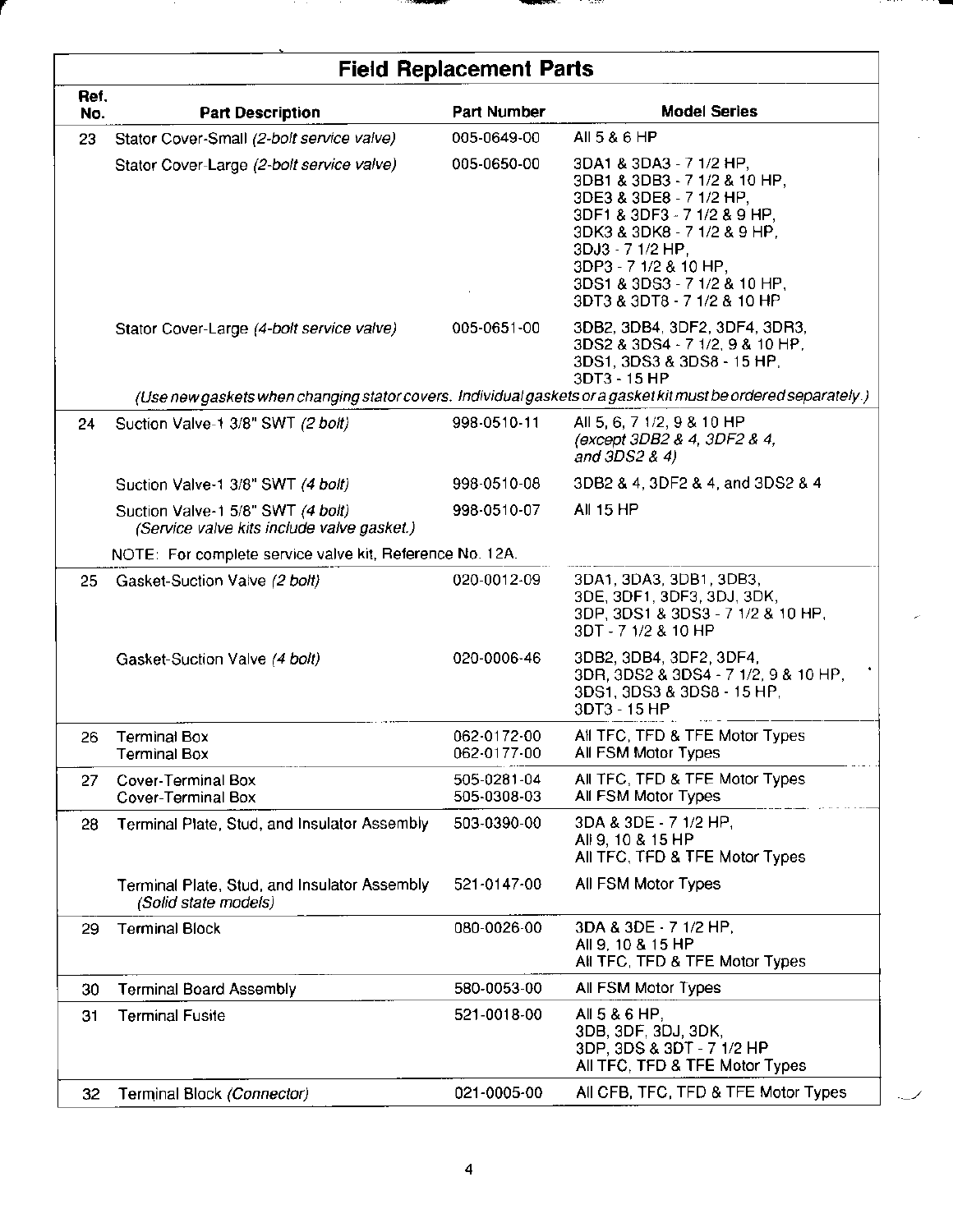|             | <b>Field Replacement Parts</b>                                                                         |                                                                                                                                                                                                             |                                                                                                                                       |                                                                                                                                                                                                                        |  |
|-------------|--------------------------------------------------------------------------------------------------------|-------------------------------------------------------------------------------------------------------------------------------------------------------------------------------------------------------------|---------------------------------------------------------------------------------------------------------------------------------------|------------------------------------------------------------------------------------------------------------------------------------------------------------------------------------------------------------------------|--|
| Ref.<br>No. | <b>Part Description</b>                                                                                |                                                                                                                                                                                                             | <b>Part Number</b>                                                                                                                    | <b>Model Series</b>                                                                                                                                                                                                    |  |
| 33          | Plate-Terminal Mounting Assembly<br>(Includes terminal fusite, gaskets, bolts,<br>and terminal plate.) |                                                                                                                                                                                                             | 521-0144-00                                                                                                                           | All 5 & 6 HP,<br>3DB, 3DF, 3DJ, 3DK,<br>3DP, 3DS & 3DT - 7 1/2 HP<br>All TFC, TFD & TFE Motor Types                                                                                                                    |  |
| 34          | Gasket-Terminal Plate                                                                                  |                                                                                                                                                                                                             | 020-0146-00                                                                                                                           | All                                                                                                                                                                                                                    |  |
| 35          | Terminal "O" Ring<br>(Terminal Fusite "O" Ring)                                                        |                                                                                                                                                                                                             | 020-0003-02                                                                                                                           | All 5 & 6 HP,<br>3DB, 3DF, 3DJ, 3DK,<br>3DP, 3DS & 3DT - 7 1/2 HP                                                                                                                                                      |  |
| 36          | Protectors                                                                                             |                                                                                                                                                                                                             |                                                                                                                                       | (TFC, TFD and TFE motor types have replaceable protectors located under the terminal. Kits include new<br>terminal plate gasket for use when installing new protector. FSM motor type is external solid state module.) |  |
|             | Motor                                                                                                  | Type                                                                                                                                                                                                        |                                                                                                                                       |                                                                                                                                                                                                                        |  |
|             | 5 HP                                                                                                   | -TFC (208/230 Volt)<br>$-$ TFD (460 Volt)<br>-TFE (575 Volt)<br>-FSM (380/420 Volt - 50 HZ)                                                                                                                 | 998-0429-02<br>998-0429-03<br>998-0429-19<br>071-0424-00 *                                                                            | 3DA, 3DB & 3DE<br>3DA, 3DB & 3DE<br>3DA, 3DB & 3DE<br>3DA & 3DB                                                                                                                                                        |  |
|             | 6 HP                                                                                                   | -TFC (208/230 Volt)<br>-TFD $(460$ Volt)<br>-TFD $(460$ Volt)<br>-TFE $(575$ Volt)<br>-TFE $(575$ Volt)<br>-FSM (380/420 Volt - 50 HZ)                                                                      | 998-0429-08<br>998-0429-03<br>998-0429-05<br>998-0429-10<br>998-0429-03<br>071-0424-00 *                                              | 3DA1, 3DA3 & 3DH3<br>3DA1<br>3DA3 & 3DH3<br>3DA1<br>3DA3 & 3DH3<br>3DA3 & 3DH3                                                                                                                                         |  |
|             | 7 1/2 HP                                                                                               | -TFC (208/230 Volt)<br>-TFC (208/230 Volt)<br>$-$ TFD (460 Volt)<br>$-$ TFD (460 Volt)<br>-TFD $(460$ Volt)<br>$-$ TFD (460 Volt)<br>-TFE $(575$ Volt)<br>$-$ TFE (575 Volt)<br>-FSM (380/420 Volt - 50 HZ) | 998-0429-06<br>998-0429-04<br>998-0429-01<br>998-0429-17<br>998-0429-05<br>998-0429-09<br>998-0429-11<br>998-0429-03<br>071-0424-00 * | 3DA & 3DE<br>3DB, 3DF, 3DJ, 3DK, 3DP, 3DS & 3DT<br>3DA1<br>3DA3 & 3DE3<br>3DB1<br>3DB3, 3DF, 3DJ, 3DK, 3DP, 3DS & 3DT *<br>3DA & 3DE<br>3DB, 3DJ, 3DP, 3DS & 3DT<br>3DA, 3DB, 3DE, 3DJ, 3DP, 3DS & 3DT                 |  |
|             | 9 HP                                                                                                   | -TFC (208/230 Volt)<br>-TFD (460 Volt)<br>-TFE (575 Volt)<br>-FSM (380/420 Volt - 50 HZ)                                                                                                                    | 998-0429-00<br>998-0429-09<br>998-0429-11<br>071-0424-00 *                                                                            | 3DF, 3DG & 3DK<br>3DF, 3DG & 3DK<br>3DF, 3DG & 3DK<br>3DF, 3DG & 3DK                                                                                                                                                   |  |
|             | 10 HP                                                                                                  | -TFC (208/230 Volt)<br>-TFC (208/230 Volt)<br>$-TFD(460 Volt)$<br>-TFD (460 Volt)<br>$-TFD(460 Volt)$<br>-TFE (575 Volt)<br>-FSM (380/420 Volt - 50 HZ)                                                     | 998-0429-06<br>998-0429-00<br>998-0429-17<br>998-0429-01<br>998-0429-09<br>998-0429-11<br>071-0424-00 *                               | 3DB & 3DP<br>3DR, 3DS & 3DT<br>3DB & 3DP<br>3DS1 & 3DS2<br>3DR, 3DS3, 3DS4 & 3DT<br>3DB, 3DP, 3DR, 3DS & 3DT<br>3DB, 3DP, 3DR, 3DS & 3DT                                                                               |  |
|             | 15 HP                                                                                                  | -TFC (208/230 Volt)<br>$-$ TFD (460 Volt)<br>-TFE (575 Volt)<br>$-$ TFE (575 Volt)<br>-FSM (380/420 Volt - 50 HZ)                                                                                           | 998-0451-01<br>998-0455-00<br>998-0455-01<br>998-0455-02<br>071-0424-00 *                                                             | 3DS & 3DT<br>3DS & 3DT<br>3DS1<br>3DS3 & 3DT<br>3DS & 3DT                                                                                                                                                              |  |
|             |                                                                                                        | * 071-0424-00 is 240 Volt<br>071-0424-01 is 120 Volt                                                                                                                                                        |                                                                                                                                       |                                                                                                                                                                                                                        |  |

 $\overline{\mathbf{5}}$ 

 $\hat{\boldsymbol{\beta}}$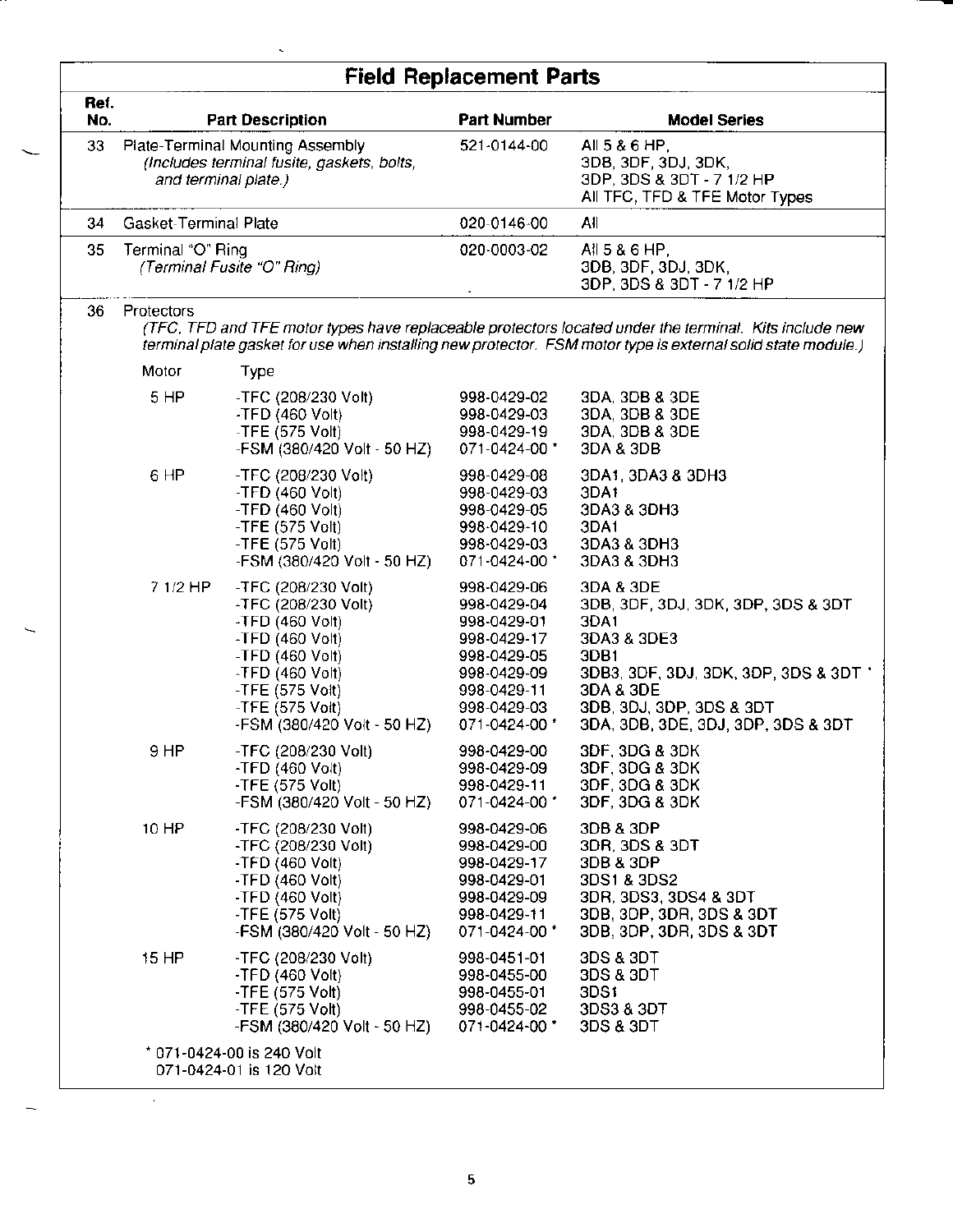| $\mathbf{r}_\mathrm{m}$<br><b>Field Replacement Parts</b>                                                                                  |                                                                                                                                                                                                                                                                                                                                      |                                                                                          |                                                    |                                                                                                                                                                               |  |
|--------------------------------------------------------------------------------------------------------------------------------------------|--------------------------------------------------------------------------------------------------------------------------------------------------------------------------------------------------------------------------------------------------------------------------------------------------------------------------------------|------------------------------------------------------------------------------------------|----------------------------------------------------|-------------------------------------------------------------------------------------------------------------------------------------------------------------------------------|--|
| Ref.<br>No.                                                                                                                                |                                                                                                                                                                                                                                                                                                                                      | <b>Part Description</b>                                                                  | <b>Part Number</b>                                 | <b>Model Series</b>                                                                                                                                                           |  |
| 37                                                                                                                                         | Vertical Cooling Fan Assembly<br>998-0550-00<br>208/230 Volt - 60 HZ<br>998-0550-01<br>440 Volt - 60 HZ<br>998-0550-02<br>115 Volt - 60 HZ<br>(Vertical cooling fan assemblies include fan motor, fan blade, and fan guard. The fan mounting kit [Ref-<br>erence No. 42] must be ordered separately.)                                |                                                                                          |                                                    |                                                                                                                                                                               |  |
| 38                                                                                                                                         | Fan Motor<br>998-0550-03<br>208/230 Volt - 60 HZ<br>998-0550-04<br>440 Volt - 60 HZ<br>998-0550-05<br>115 Volt - 60 HZ<br>(Kit includes fan motor mounted to bottom guard. Securing the guard to motor requires special bonding<br>material and correct torque. For this reason, motors are supplied with the bottom guard mounted.) |                                                                                          |                                                    |                                                                                                                                                                               |  |
| 39                                                                                                                                         | Fan Blade                                                                                                                                                                                                                                                                                                                            |                                                                                          | 083-0118-00                                        |                                                                                                                                                                               |  |
| 40                                                                                                                                         | Fan Guard-Top                                                                                                                                                                                                                                                                                                                        |                                                                                          | 024-0200-00                                        |                                                                                                                                                                               |  |
| 41                                                                                                                                         | Fan Guard-Bottom                                                                                                                                                                                                                                                                                                                     |                                                                                          |                                                    | Part of fan motor kit. Reference No. 38.<br>(Cannot be ordered separately.)                                                                                                   |  |
| 42                                                                                                                                         | Fan Mounting Kit-Standard                                                                                                                                                                                                                                                                                                            | Fan Mounting Kit-For Moduload Models                                                     | 998-0574-08<br>998-0574-10                         | 3DA, 3DB, 3DF & 3DS<br>3DE, 3DG, 3DH, 3DJ, 3DK, 3DP, 3DR<br><b>&amp; 3DT</b>                                                                                                  |  |
|                                                                                                                                            |                                                                                                                                                                                                                                                                                                                                      | (Fan mounting kits include all parts required to mount a vertical cooling fan assembly.) |                                                    |                                                                                                                                                                               |  |
| 43                                                                                                                                         | <b>Mounting Parts</b>                                                                                                                                                                                                                                                                                                                |                                                                                          | 527-0009-00                                        | $3D - 5 & 8 & 6$ HP,<br>3DA, 3DB, 3DE, 3DJ & 3DP - 7 1/2 HP                                                                                                                   |  |
|                                                                                                                                            | <b>Mounting Parts</b>                                                                                                                                                                                                                                                                                                                |                                                                                          | 527-0037-00                                        | $3D - 15 HP$                                                                                                                                                                  |  |
|                                                                                                                                            | <b>Mounting Parts</b>                                                                                                                                                                                                                                                                                                                |                                                                                          | 527-0045-00                                        | 3DB, 3DF, 3DG, 3DK & 3DP - 10 HP,<br>3DS & 3DT - 7 1/2 HP,<br>3DR, 3DS & 3DT - 10 HP<br>(Mounting parts include springs, rubber spacers, and hardware required for assembly.) |  |
| 44                                                                                                                                         | Gasket Kit                                                                                                                                                                                                                                                                                                                           | (Includes all compressor gaskets.)                                                       | 998-1669-04                                        | All                                                                                                                                                                           |  |
| 45                                                                                                                                         | Moduload Capacity Control                                                                                                                                                                                                                                                                                                            |                                                                                          |                                                    |                                                                                                                                                                               |  |
| Standard 3D compressors can be converted to Moduload through the use of a conversion kit which may be selected<br>from the following list: |                                                                                                                                                                                                                                                                                                                                      |                                                                                          |                                                    |                                                                                                                                                                               |  |
|                                                                                                                                            | Standard<br>Model                                                                                                                                                                                                                                                                                                                    | Converts to<br>Moduload Model                                                            | Application &<br>Refrigerant                       | <b>Conversion Kit</b><br>Part Number                                                                                                                                          |  |
|                                                                                                                                            | 3DA-0500<br>3DA-0600<br>3DA-0750                                                                                                                                                                                                                                                                                                     | 3DE-0500<br>3DH-0600<br>3DE-0750                                                         | Medium R-12<br>Low $R-502$<br>High R-22            | 998-0017-20<br>998-0017-17<br>998-0017-19                                                                                                                                     |  |
|                                                                                                                                            | 3DB-0750<br>3DB-0750<br>3DB-1000                                                                                                                                                                                                                                                                                                     | 3DP-0750<br>3DJ-0750<br>3DP-1000                                                         | High $R-12$<br>Low R-502<br>High R-22              | 998-0017-18<br>998-0017-17<br>998-0017-18                                                                                                                                     |  |
|                                                                                                                                            | 3DF-0750<br>3DF-0900<br>3DF-0900                                                                                                                                                                                                                                                                                                     | 3DK-0750<br>3DK-0900<br>3DG-0900                                                         | Medium R-12<br>High $R-12$<br>Low R-502            | 998-0017-15<br>998-0017-15<br>998-0017-16                                                                                                                                     |  |
|                                                                                                                                            | 3DS-0750<br>3DS-1000<br>3DS-1000<br>3DS-1500                                                                                                                                                                                                                                                                                         | 3DT-0750<br>3DT-1000<br>3DR-1000<br>3DT-1500                                             | Medium R-12<br>High R-12<br>Low R-502<br>High R-22 | 998-0017-15<br>998-0017-15<br>998-0017-16<br>998-0017-15<br>Moduload valves and coils are not included in the conversion kits. The valve and coil must be ordered sepa-       |  |

rately in the desired voltage. See the following list for part numbers.

 $\omega^{\rho}$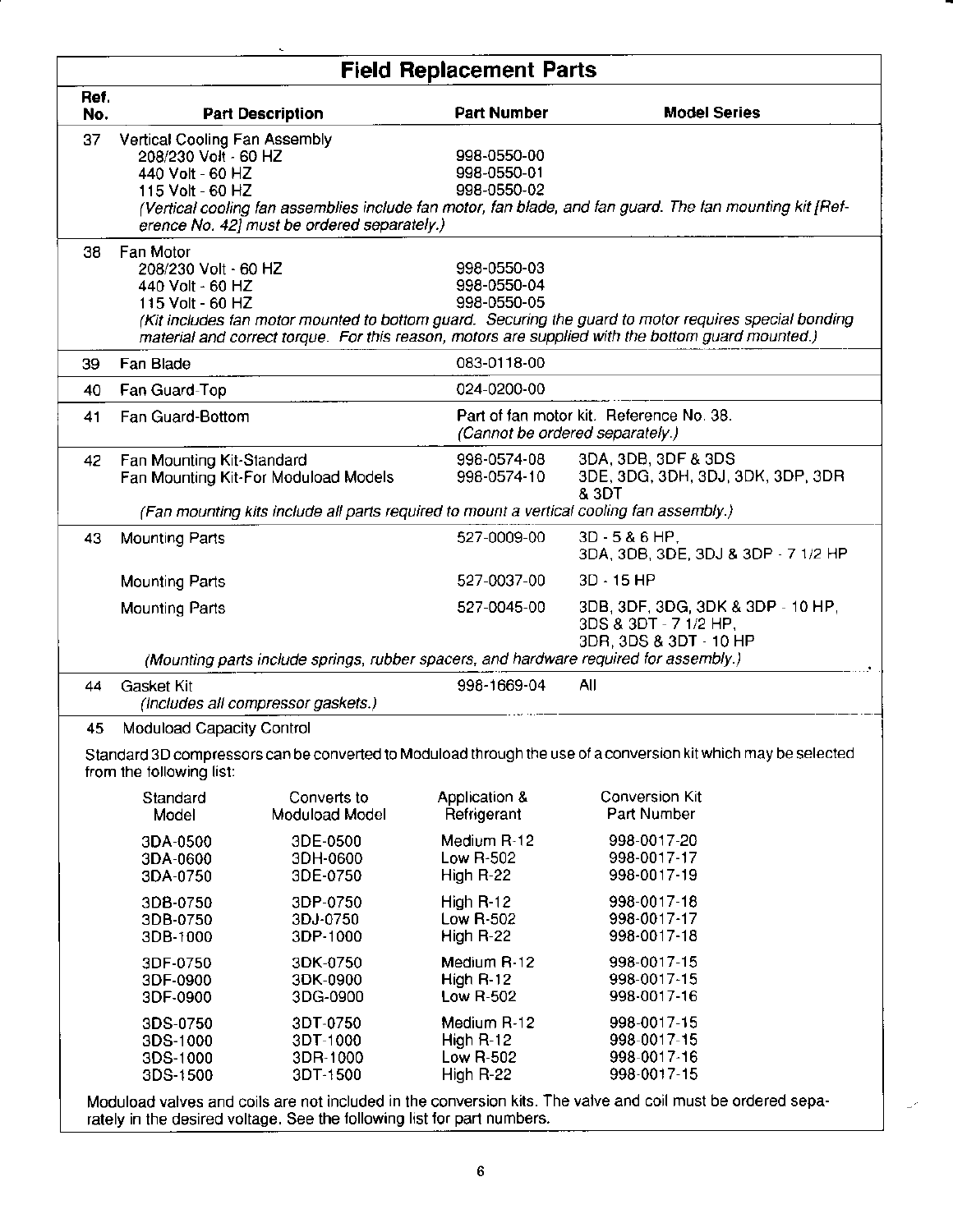|                         |                                                                                        |                       | <b>Field Replacement Parts</b> |                         |                                            |                       |  |
|-------------------------|----------------------------------------------------------------------------------------|-----------------------|--------------------------------|-------------------------|--------------------------------------------|-----------------------|--|
| Ref.<br>No.             | <b>Part Description</b>                                                                |                       | <b>Part Number</b>             |                         | <b>Model Series</b>                        |                       |  |
|                         |                                                                                        |                       | <b>VALVE AND COIL ASSEMBLY</b> |                         |                                            |                       |  |
|                         |                                                                                        |                       | Part Number                    |                         |                                            |                       |  |
|                         | 24 Volt                                                                                | 120 Volt              |                                | 240 Volt                | 480 Volt                                   |                       |  |
|                         | 998-0326-01                                                                            | 998-0326-02           |                                | 998-0326-03             | 998-0326-04                                |                       |  |
|                         | (Kits include valve, coil and valve gasket.) (Valve only Part Number 998-0326-00.)     |                       |                                |                         |                                            |                       |  |
|                         |                                                                                        |                       | <b>COIL ONLY</b>               |                         |                                            |                       |  |
|                         |                                                                                        |                       | Part Number                    |                         |                                            |                       |  |
|                         | 24 Volt                                                                                | 120 Volt              |                                | 240 Volt                | 480 Volt                                   |                       |  |
|                         | 023-0039-00                                                                            | 023-0039-01           |                                | 023-0039-02             |                                            | 023-0039-03           |  |
| 46.<br>47               | the same, the valves are not.<br>Moduload Valve Gasket<br>Gasket-Moduload Spacer Plate |                       | 020-0690-00<br>020-0727-00     | All                     | 3DE, 3DG, 3DH, 3DJ,<br>3DK, 3DP, 3DR & 3DT |                       |  |
| 48                      | Gasket-Moduload Cover Plate                                                            |                       | 020-0726-00                    |                         | 3DE, 3DG, 3DH, 3DJ,<br>3DK, 3DP, 3DR & 3DT |                       |  |
|                         | "O" Ring-Spacer Ring Seals                                                             |                       | 020-0003-32                    |                         |                                            |                       |  |
| 49                      | (Internal - quantity of three (3) required.)                                           |                       |                                |                         | 3DE, 3DG, 3DH, 3DJ,<br>3DK, 3DP, 3DR & 3DT |                       |  |
|                         | SERVICE VALVE GASKETS, MOUNTING BOLTS, AND VALVE PORT SHIPPING PLATES                  |                       |                                |                         |                                            |                       |  |
| Serv. Valve<br>Part No. | Gasket<br>Part No.                                                                     | Mtg. Bolt<br>Part No. | Qty.                           | Shpg. Plate<br>Part No. | Gasket<br>Part No.                         | Mtg. Bolt<br>Part No. |  |

The Rotalock discharge service valves used on all 3D compressors require the use of mounting adapter PartNumber 036-0062-00. The adapter requires gasket Part Number 020-0012-09 and two (2) pieces mounting bolt Part Number 100-0013-48.

When replacing a 9D or 9R compressor with a 3D, the original service valves may be reused, even though the valves currently used on the 3D may be a different design.

### OIL SPECIFICATIONS AND CHARGE

Refrigeration oils approved for use in the 3D series are Calumet R015, Suniso 3GS, and Texaco WF32. The three oils are compatible if mixed and are suitable for both high, medium, and low temperature applications.

All 3D series compressors, except those equipped with deep sumps, take a field recharge of 105 ounces of oil.

3D deep sump compressors require a field recharge of 155 ounces of oil.